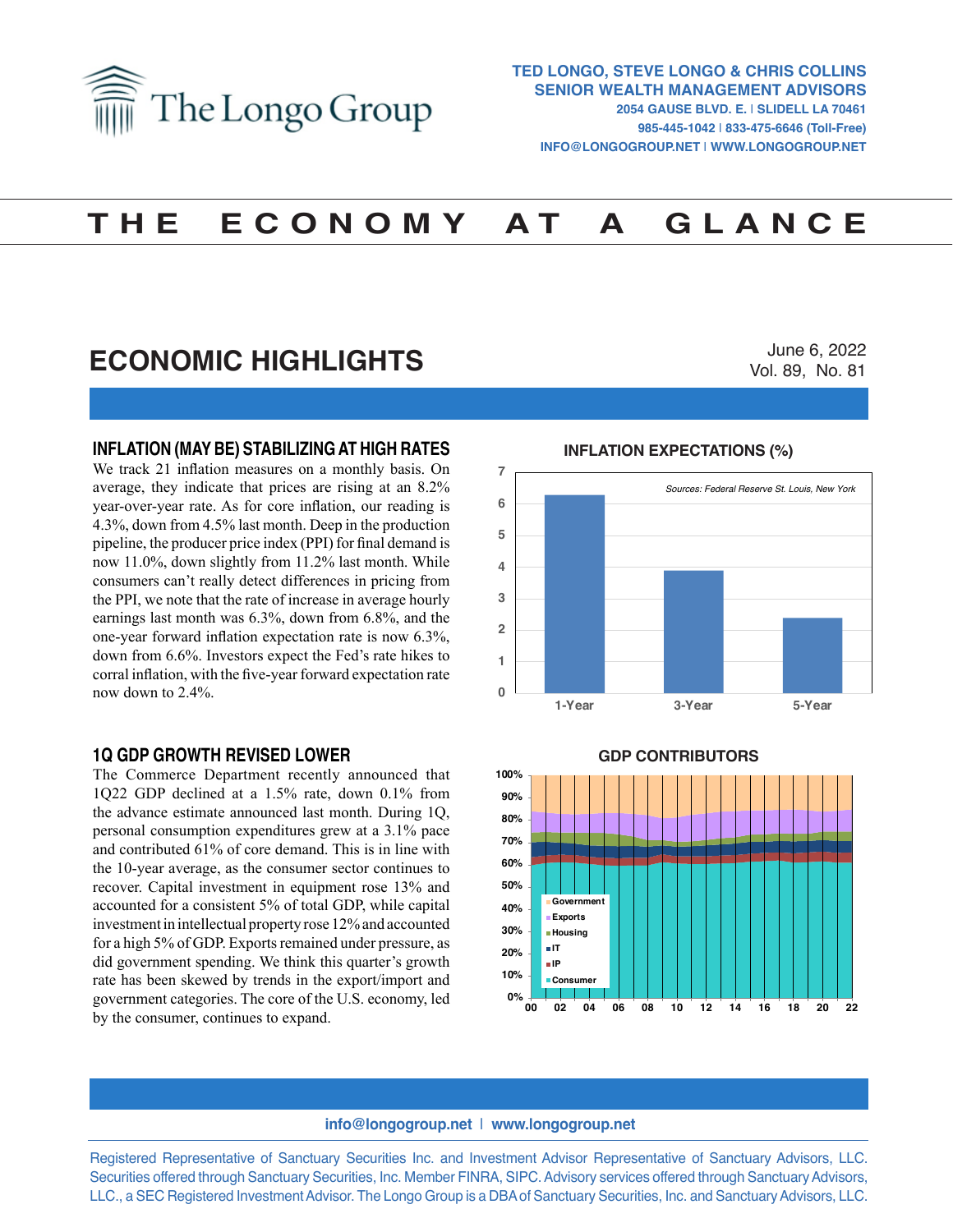## **ARGUS RESEARCH ADJUSTS OIL PRICE FORECAST**

Our forecast for the average price of West Texas Intermediate crude oil in 2022 is now \$110 per barrel, up from last year's average price of \$68. We anticipate a trading range of \$80- \$140 per barrel for the year. The current price is near \$120, up from \$75 at the beginning of the year but down slightly from \$123 in early March. The core drivers of oil prices are global demand and supply. According to the U.S. Energy Information Administration, there was a supply shortage last year: global consumption was 97.4 million barrels per day, while production was only 95.6 million barrels. This was a reversal from 2020, when global consumption was 91.9 million barrels/day and production was 93.8 million. As a result, the average price of oil was \$40 per barrel in 2020. Geopolitical developments, ranging from the war in Ukraine to sanctions on Iran and Venezuela also impact the price of oil. These wild cards can cause prices to fluctuate dramatically. Current forecasts call for supply to match demand later in 2022 and to exceed demand slightly in 2023. Absent new wild cards, the demand-supply outlook suggests that the days of sharp oil price increases are now in the rearview mirror.

## **\$20 \$40 \$60 \$80 \$100 \$120 -2.5 -1.5 -0.5 0.5 1.5 2.5 2016 2017 2018 2019 2020 2021 2022 2023 Diff. Glob Cons-Prod (MM Bbls/Day) Left Axis Avg Price WTI/Bbl (\$) Right Axis** *Source: US EIA*

#### **OIL INDUSTRY FACTORS OIL INDUSTRY FACTORS**

#### **390,000 NEW JOBS IN MAY**

The U.S. economy generated 390,000 new jobs in May, ahead of consensus expectations. The unemployment rate held steady at 3.6%, while the number of unemployed persons rose to 6.0 million from 5.9 million a month earlier as more workers reentered the labor force. Average hourly earnings rose \$0.10 from the prior month and 5.2% from the prior year, down from a 5.5% year-over-year increase in April. Revisions to the job totals for March and April subtracted 22,000 jobs. In May, employment gains occurred in leisure and hospitality, professional and business services, and transportation and warehousing. Employment in retail trade declined. The report indicates that the consumer economy is likely to remain on a growth track, despite the impact of the Fed rate hikes, the Russian invasion of Ukraine, and higher prices at the pump.

## **U.S. UNEMPLOYMENT RATE (%) U.S. UNEMPLOYMENT RATE (%)**

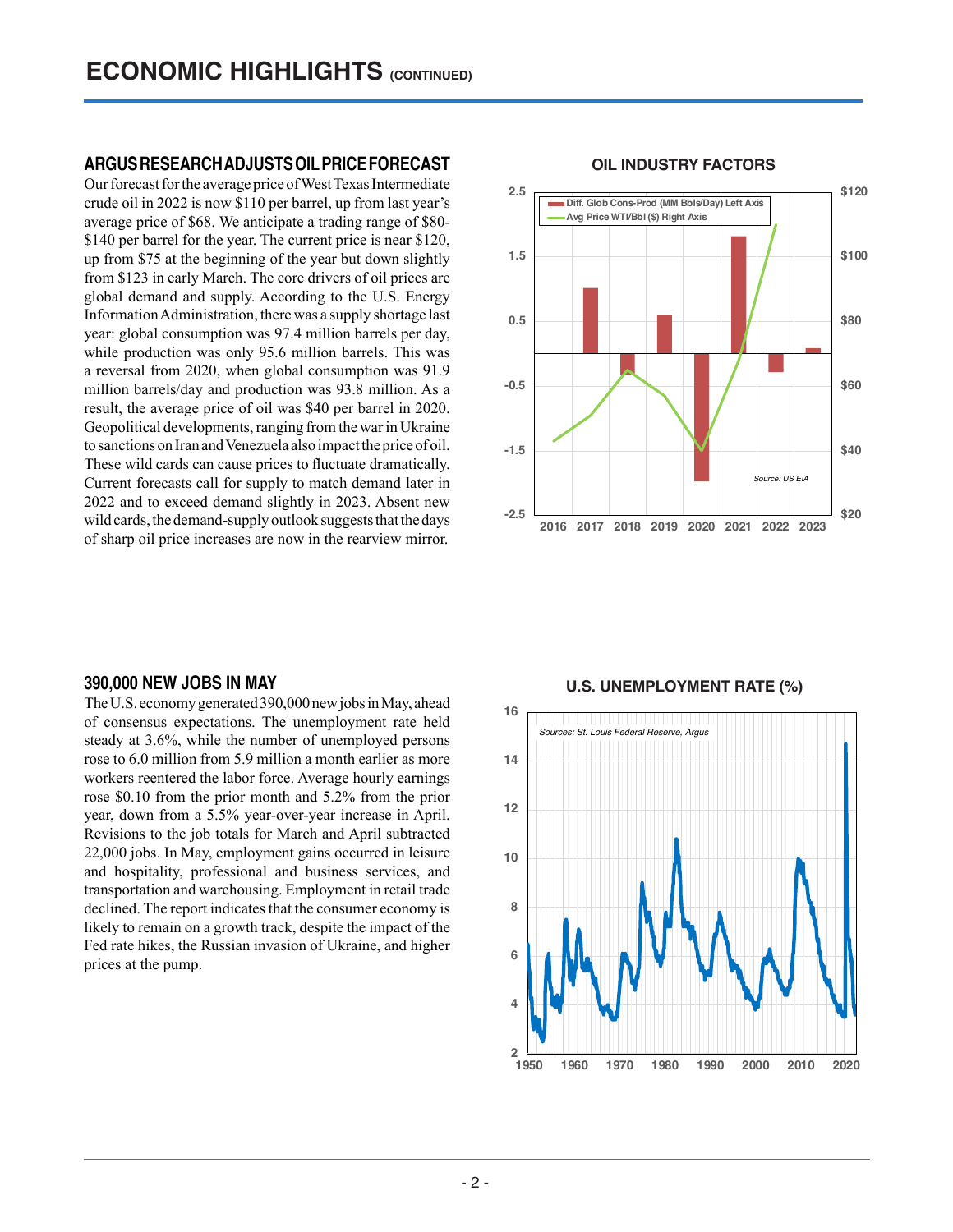## **NOWHERE TO HIDE**

Russia's invasion of Ukraine, skyrocketing inflation, and concerns about Fed rate hikes have led to a 20% decline in the S&P 500 (as of May 20), ushering in the first bear market since the onset of the pandemic. Bear markets tend to be relatively long, with an average duration of 16 months for the past six downturns. The average peak-to-trough decline in those bear markets has been 38%; that would drop the S&P 500 to 2974. From a technical standpoint, we see support for the index near 3,500, in line with the 200-week moving average and representing a 50% retracement of the bull market's gains. On the fundamentals, the current market P/E of 16-times forward earnings is not far from the historical average, but there are questions about the durability of earnings. The historical average dividend yield for the S&P 500 is 1.9%. If stock prices were to fall to that level, the S&P 500 would settle around 3150. The worst bear market in the past six decades occurred during the Great Recession, when stocks dropped 57%. That kind of move would take the S&P 500 down to 2060. Few can predict when stock prices will bottom, but we expect investors to take their cues from Fed actions and inflation reports.

## **JUNE JINX?**

According to our analysis of market returns since 1980, June is not one of the better months for stocks. On average, equity investors in June eke out a 0.3% positive return -- better than only February, August, and September. The winning percentage is 62%, higher than only the 3Q summer months. Market returns in June have exceeded 5% only twice in the past 37 years: a 5.4% increase in 1999 and a 6.9% gain in 2019. Clunkers include 2008 (-8.6%), 2002 (-7.2%), 2010 (-6.1%), and 1991 (-4.8%). Last year, the S&P 500 rose 2.1% for the month. June is typically a quiet month for earnings, as the second quarter draws to a close. But don't be surprised by fireworks this June on the economic and inflation fronts. The Fed is expected to raise the fed funds rate another 50 basis points, while inflation data may show that the central bank's actions are starting to have an impact. Or not. Stocks are off to a weak start in 2022 and only recently have moved higher. The inflation data in June and July will help determine whether stocks move higher from recent lows, or plumb further depths.



## **YTD SEGMENT RETURNS (%) YTD SEGMENT RETURNS (%)**

## **AVERAGE MONTHLY STOCK-MARKET APPRECIATION Average Monthly Stock-Market Appreciation**